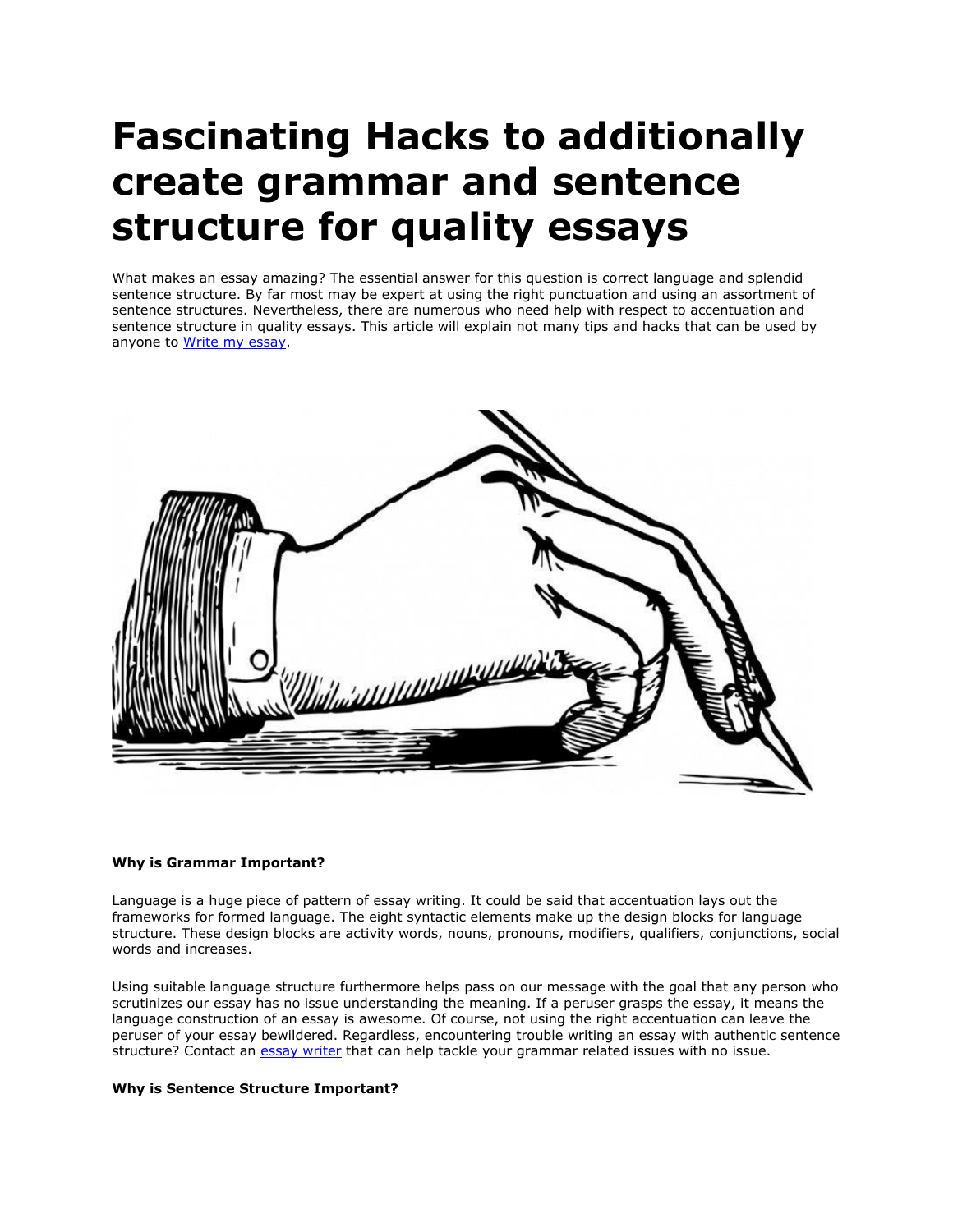Especially like language, a proper sentence structure is fundamental while writing a quality essay. Ponder the going with model. You have bits of vehicle before you and you truly need to use these parts to make a vehicle working. You have a considered what each part is and where it should go. gathering the body parts in misguided demand won't shape your vehicle. Also, it will not have the suitable style and limit. A quality essay looks like a suitably working vehicle and its parts are actually similar to sentences used in the essay

Issues people insight in getting sorted out the sentence can't avoid being sentence fragments and lost modifiers. Putting a modifier in some unsuitable spot is a representation of improper sentence structure. This is in light of the fact that the writing doesn't give off an impression of being clear enough for the peruser. Sentence fragments are lacking sentences. Especially like modifiers, sentence fragments also impact the attachment and effects the idea of an essay or, in all likelihood you can [pay someone to](https://www.collegeessay.org/) write my [essay.](https://www.collegeessay.org/)

I write my paper by remembering this huge number of tips and hacks to ensure the stream and association of the substance. Likewise that is the explanation I would propose you to consider the meaning of formatting the sentence development and language structure. You ought to consider the thoughts and tips that what truly are those fundamental techniques. The reaction to this question is given in the going with entries. Accordingly, no uncertainty! Here we go.

## **Hacks to Improve Grammar**

The going with hacks are guaranteed to chip away at your language design and make your essay the best in quality:

● Avoid subject-activity word disagreement. This is an ordinary misunderstanding to make and in case you can discard it, your writing will improve immensely. Avoiding subject-activity word agreement is outstandingly basic. The rule is in case a subject is singular, the activity word used should insinuate specific subject. This is also the circumstance when plural subjects are concerned.

For instance: The writer has given broad examination of the article.

In recently mentioned model , the writer is single along these lines, specific helping activity word has is used.

● Remember while including statements in your essay, the emphasis marks reworked commas are meant to be used to statement the words.

● Be wary while using accentuations. Accentuations can be tricky anyway their usage can be simplified by knowing when and where to use them.

● Make an effort not to over-trouble the essay with the use of emphasis marks. This will no ifs, ands or buts end up failing on you. By including a ton of highlight in your essay, you will presumably end up submitting blunders. To avoid these stumbles, it is more astute to not misrepresent them with complement.

• Alter and spell-truly check your essay on various events out. Recount your essay without keeping down and check whether there is anything in the essay that is linguistically wrong. Ask someone else to examine your essay for you. Contact an [online paper writing service](https://essayhours.com/) that can alter your essay and quide you expecting there are any issues with it.

## **Hacks to Improve Sentence Structure**

The going with hacks make sure to help you further foster your sentence structure capacities:

● Keep your sentences straightforward. There are times while endeavoring to come up with a muddled sentence can impact the idea of your essay conversely. There are, generally speaking, when an essential sentence can do the control of a more awesome sentence.